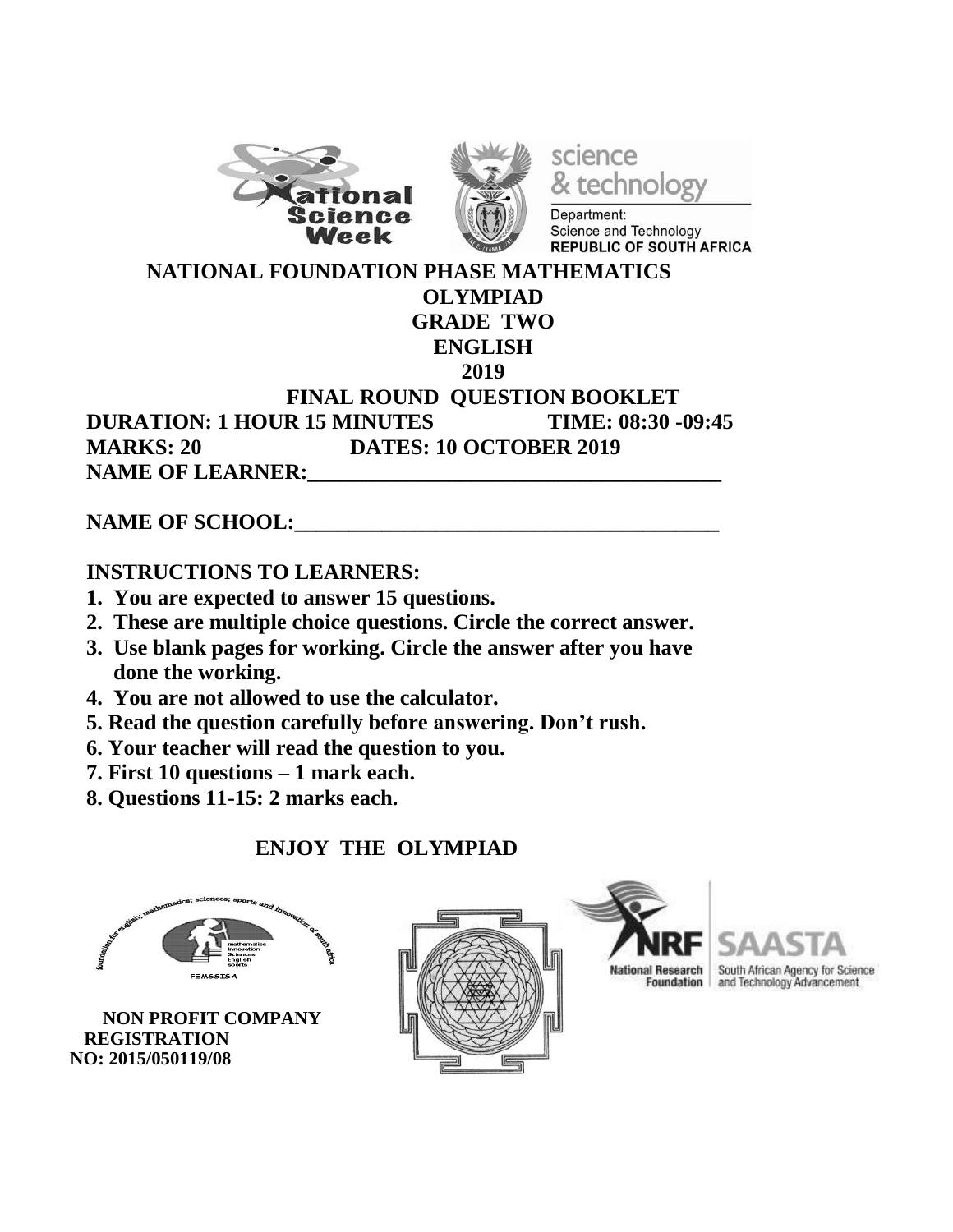**1. Write down the 16th term of this addition sequence:-**

**7; 13; 19; 25; . . .**

**2. Write down the unit's digit of the 35th number.**

**15; 20; 25; 30;35 . . .** 

 **3. Lindy counted in 4's as follows:-**

**8; 12; 16; 20; …**

**What position does the number 96 occupy ?** 

- **4. Each letter in the following addition problem represents a digit. Find A+B if A and B are digits?**
	- **A B A B +A B 1 4 4**
- **5. Find the value of** 
	- $\triangle$  +  $+$  +  $\triangle$  - $\triangle$  =  $\Box$  - $\triangle$  + 20
- **6. Barney was given R50 more than Denny but R60 less than Gary. If all three were given R300 then how much was given to Gary ?**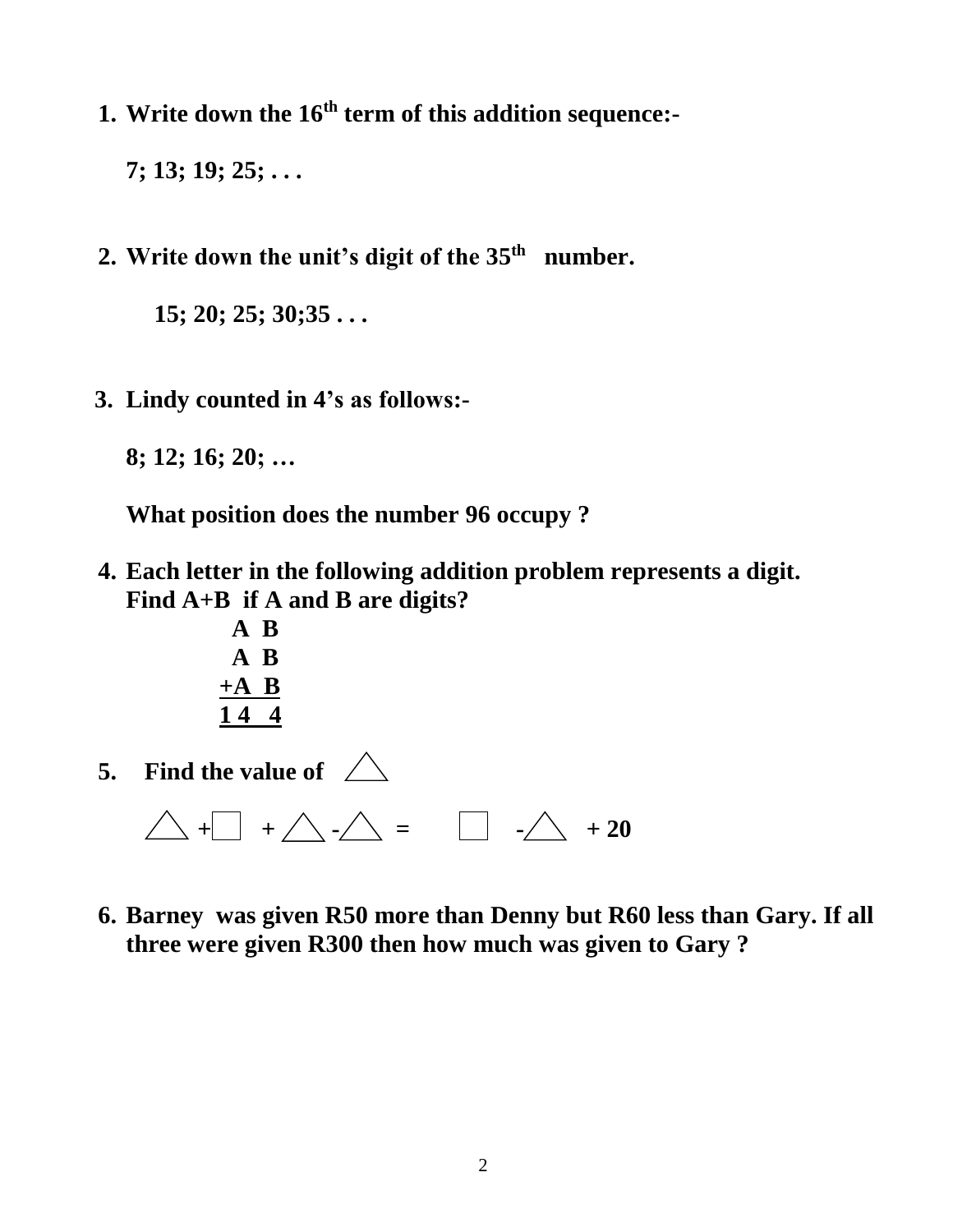**7.** If  $76 + 96 + 106 = 278$  then without further working write down  **the answer to:-**

**86 + 116 + 66**

**8. How many blocks are there in this stack ?**



 **9. Four different numbers starting from the smallest number 60 are added.**

**What is the sum of the 4 numbers if each number is 4 less than the previous number?**

 **10. Study the following problem. Do you know that # is doing to the two numbers.**

 $3 \# 8 = 20$  6 # 3 = 16  $4 \# 7 = 20$   $5 \# 4 = 16$ **Find the value of :- 10 # (10 # 6)**